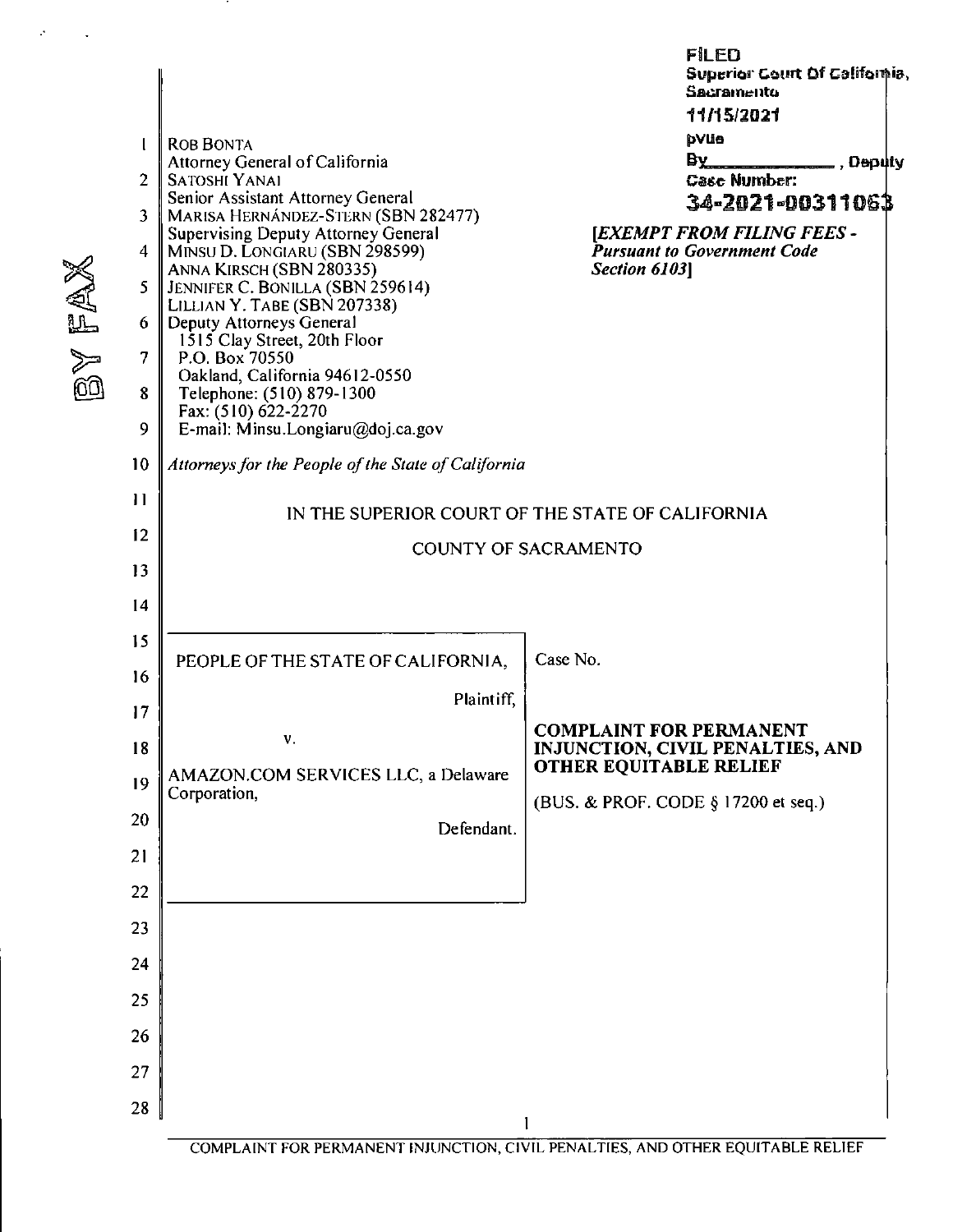**I** Plaintiff, the People of the State of California ("People"), by and through Rob Bonta, 2 Attorney General of the State of California ("Attorney General"), alleges as follows: **3** INTRODUCTION  $\frac{4}{1}$  1. This action is brought by Plaintiff, the People of the State of California, by and  $\begin{bmatrix} 5 \end{bmatrix}$  through Rob Bonta, the Attorney General of the State of California, against Amazon.com 6 Services LLC ("Amazon" or "Defendant") in order to stop Defendant from continuing to engage  $7 \parallel$  in unfair competition by issuing insufficient notifications as to its California Facilities, as defined 8 herein, regarding COVID-19 cases.  $9 \parallel$  2. Amazon is a corporation whose business activities include operating an online store  $10\parallel$  where customers can purchase products such as books, clothing, groceries, electronics, and other  $11$  items. Amazon also provides logistics services, such as packaging and delivering products to  $|^{12}$  consumers who purchase items through Amazon's online store. During the COVID-19  $13$  pandemic, as to its California Facilities, Amazon has issued written notifications to employees  $14 \parallel$  and to the employers of subcontracted employees, and reports to local health agencies ("LHAs"),  $15$  with information regarding COVID-19 cases.  $16 \parallel$  3. The People allege that, as to the California Facilities, Amazon's notifications to  $17 \parallel \text{employee}$  employees and to the employers of subcontracted employees, and reports to local health agencies,  $18$  did not fully satisfy the requirements of California Labor Code section 6409.6, and constituted **19 unfair competition in violation of California Business and Professions Code section 17200 et seq. 20 PARTIES AND VENUE** 21  $\parallel$  4. Plaintiff Rob Bonta is the Attorney General of the State of California and is the chief 22 aux officer of the State. (Cal. Const., art. V, § 13.) The Attorney General is empowered by the 23 California Constitution to take whatever legal action is necessary to ensure that the laws of the 24 State are uniformly and adequately enforced, and is statutorily authorized to bring actions in the  $25$  name of the People of the State of California to enforce California's laws governing unfair 26 competition. (Bus. & Prof. Code § 17204.) 27 28 |  $\sqrt{2}$ 

COMPLAINT FOR PERMANENT INJUNCTION, CIVIL PENALTIES, AND OTHER EQUITABLE RELIEF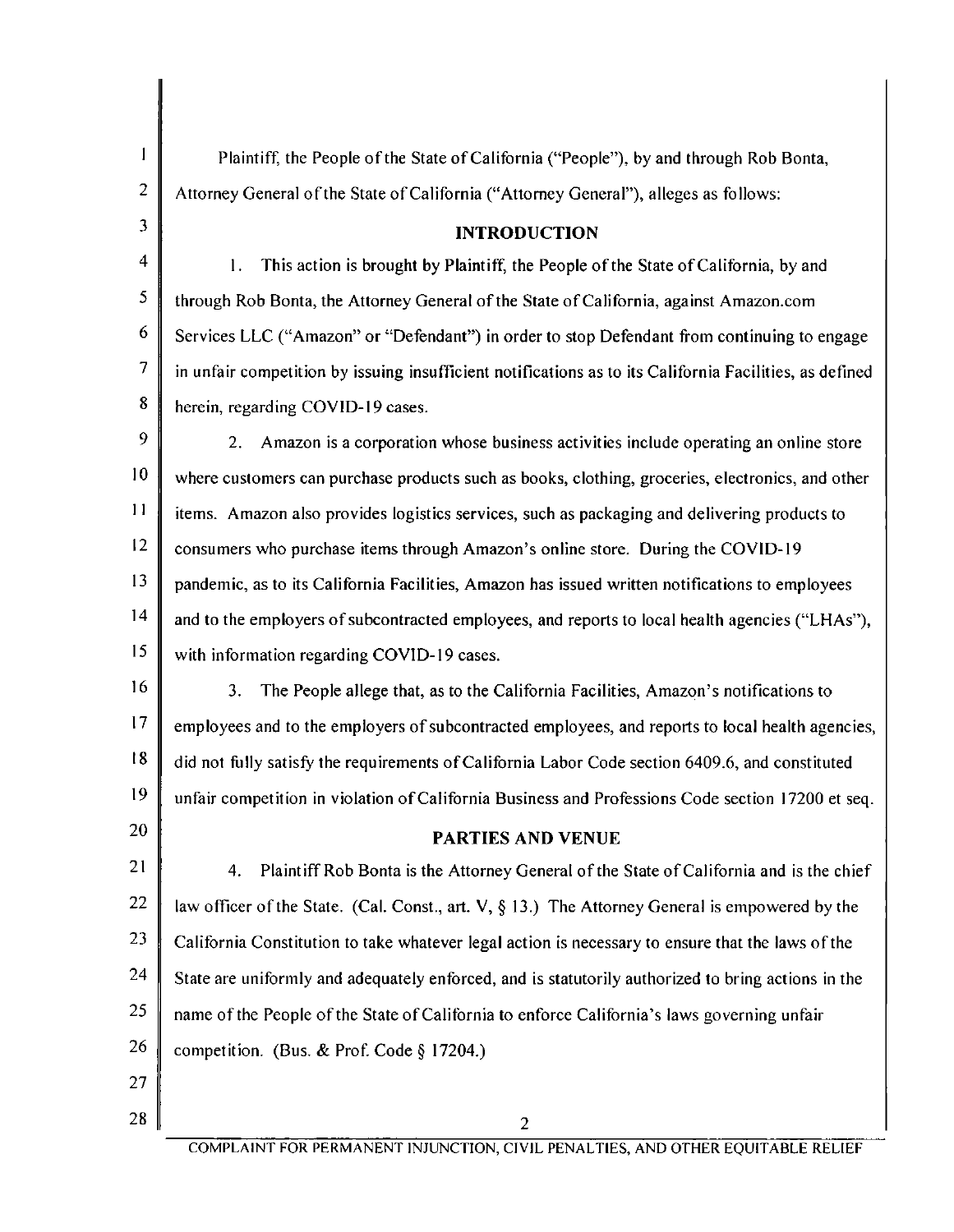**4**   $\begin{array}{c|c|c|c|c} \hline \end{array}$  5. Defendant, Amazon.com Services LLC, is a corporation authorized to do business in 2 the State of California, and at all times relevant herein was doing business in the County of  $3 \parallel$  Sacramento, as well as elsewhere in the State of California. **ALLEGATIONS**   $\begin{array}{c} 5 \end{array}$  6. Defendant operates dozens of the following categories of facilities in the State of  $6 \parallel$  California, where employees fulfill customer orders by preparing, packing, and transporting 7 products to customers: Amazon Fresh, Amazon Logistics (AMZL), Amazon Pantry, Hub, Multi-8 Channel Facility (MCF), Non-Sort Fulfillment Center, Prime Now (PN), Robotics/Fulfillment 9 Center, Sort Center, Sortable Fulfillment Center, Specialty Fulfillment Center, Heavy/Bulky 10 | Fulfillment Center (XLFC), and Ultra Fast and Fresh (UFF) ("California Facilities").  $11$   $\parallel$  7. Defendant issues written notifications of potential exposure to COVID-19 to 12 employees and employers of subcontracted employees in California Facilities ("Notifications")  $13$  that do not specify the total number of COVID-19 cases covered by the Notification, as required <sup>14</sup> by California Labor Code section 6409.6, subdivision (a)(1).  $15$   $\parallel$  8. In multiple instances, Notifications did not issue within one business day, as required  $16 \parallel$  by California Labor Code section 6409.6, subdivision (a)(1). 17 9. The Notifications did not fully set forth information regarding: COVID-19-related  $18$  benefits available under applicable federal, state, or local laws; options for exposed employees,  $19 \parallel$  including COVID-19-related leave, company sick leave, state-mandated leave, or supplemental 20 sick leave; and antiretaliation and antidiscrimination protections, as required by California Labor 21 Code section 6409.6, subdivision (a)(3).  $22$  | 10. The Notifications did not fully set forth the disinfection and safety plan that 23 Defendant planned to implement and complete, as required by California Labor Code section 24  $\parallel$  6409.6, subdivision (a)(4).  $25$  || 11. In multiple instances as to its California Facilities, Defendant issued COVID-19 case  $26 \parallel$  reports to LHAs that did not fully notify LHAs of each of the names, numbers, occupations, and  $27 \parallel$  worksites of employees for subsequent laboratory-confirmed cases of COVID-19, as required by  $28 \parallel$  3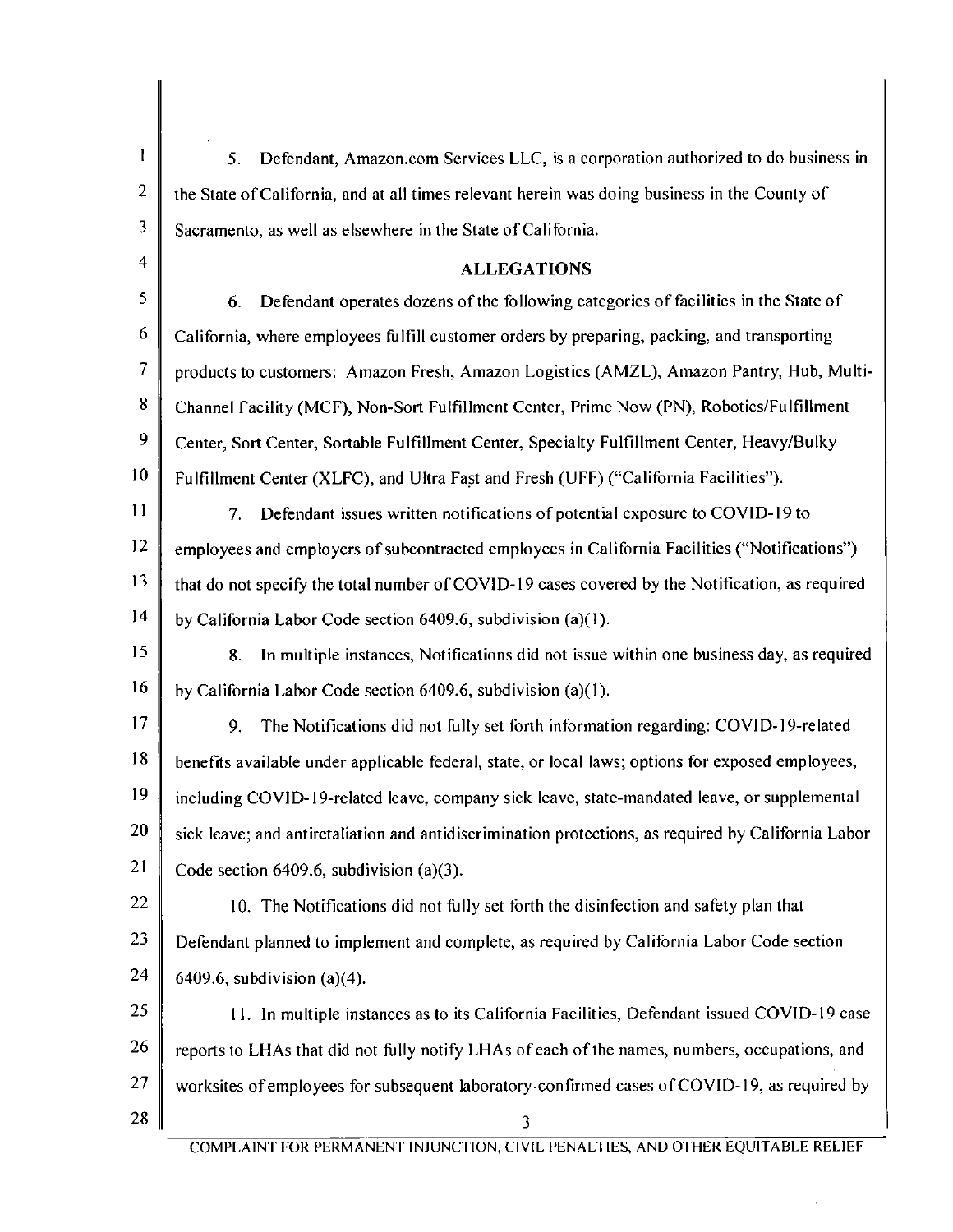| 1              | California Labor Code section 6409.6, subdivision (b), and did not send these notifications within |  |  |  |
|----------------|----------------------------------------------------------------------------------------------------|--|--|--|
| $\overline{c}$ | 48 hours, as required under California Labor Code section 6409.6, subdivision (b).                 |  |  |  |
| 3              | 12. Defendant's actions as to its California Facilities described in paragraphs 6 to 11            |  |  |  |
| 4              | herein, prevented employees, the employers of subcontracted employees, and the public from         |  |  |  |
| 5              | fully accessing information regarding COVID-19 cases.                                              |  |  |  |
| 6              | <b>CAUSE OF ACTION</b>                                                                             |  |  |  |
| 7              | <b>VIOLATIONS OF BUSINESS AND PROFESSIONS CODE SECTION 17200</b><br>I.                             |  |  |  |
| 8              | (Unfair Competition Law)                                                                           |  |  |  |
| 9              | 13. The People reallege and incorporate by reference each of the paragraphs above as               |  |  |  |
| 10             | though fully set forth in this cause of action.                                                    |  |  |  |
| $\mathbf{11}$  | 14. By providing, as to its California Facilities, COVID-19 notifications and COVID-19-            |  |  |  |
| 12             | related information to employees and the employers of subcontracted employees and reports to       |  |  |  |
| 13             | local health agencies that did not fully satisfy the requirements of California Labor Code section |  |  |  |
| 14             | 6409.6, Amazon violated California Business and Professions Code section 17200 by engaging in      |  |  |  |
| 15             | continuing acts of unfair competition. These acts began at a time unknown to the People but no     |  |  |  |
| 16             | later than January 1, 2021.                                                                        |  |  |  |
| 17             | <b>PRAYER FOR RELIEF</b>                                                                           |  |  |  |
| 18             | WHEREFORE, the People pray for the following relief:                                               |  |  |  |
| 19             | Pursuant to Business and Professions Code section 17203, that Defendant and any<br>1.              |  |  |  |
| 20             | successors, agents, representatives, employees, and all persons acting in concert or in            |  |  |  |
| 21             | participation with Defendant, be permanently enjoined from engaging in unfair competition as       |  |  |  |
| 22             | defined in Business and Professions Code section 17200 including, but not limited to, the acts and |  |  |  |
| 23             | practices alleged in this complaint;                                                               |  |  |  |
| 24             | Pursuant to Business and Professions Code section 17206, that the Court assess a civil<br>2.       |  |  |  |
| 25             | penalty of two thousand five hundred dollars (\$2,500) against Defendant for each violation of     |  |  |  |
| 26             | Business and Professions Code section 17200, as proved at trial;                                   |  |  |  |
| 27             |                                                                                                    |  |  |  |
| 28             | 4                                                                                                  |  |  |  |

║